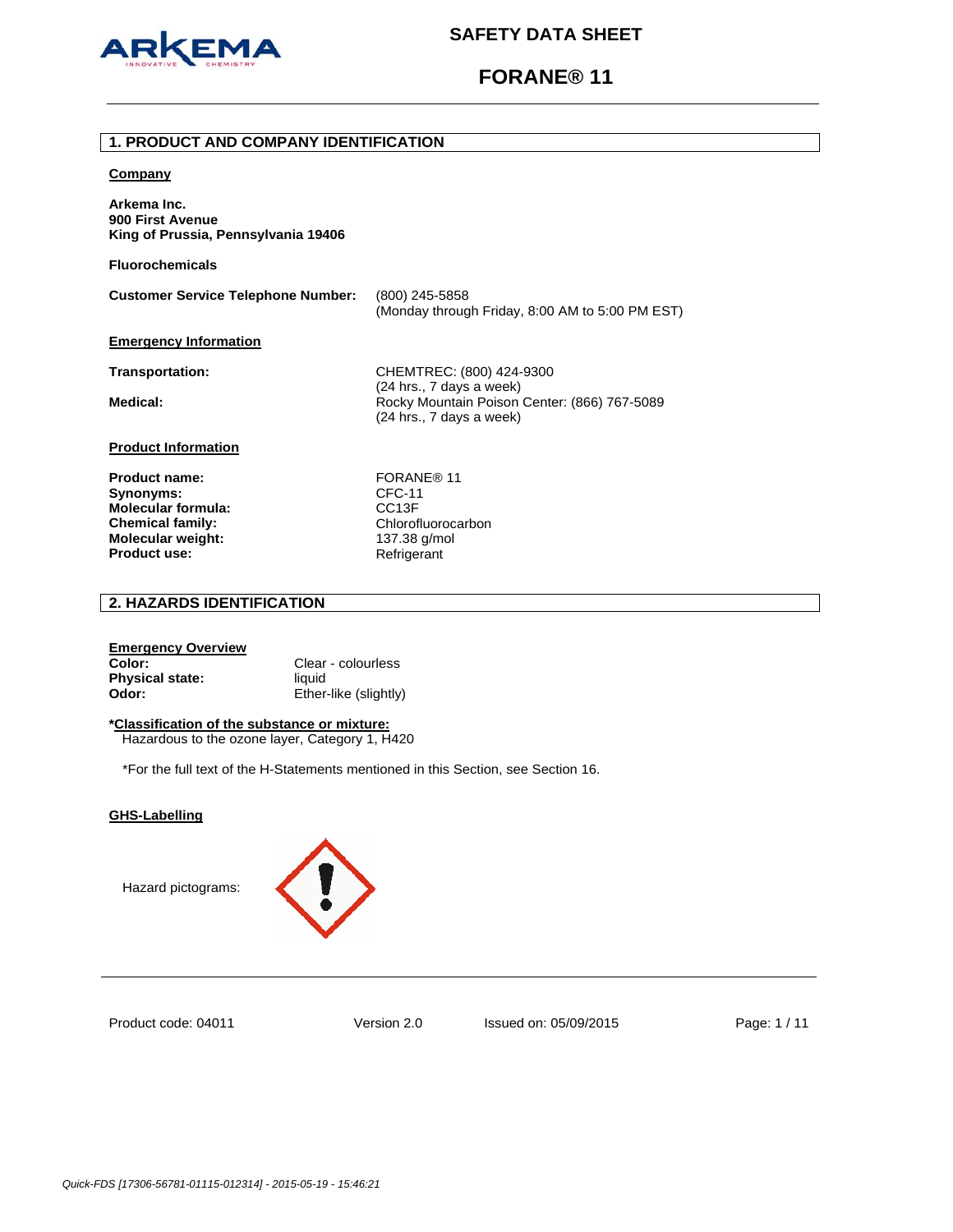

# **FORANE® 11**

Signal word: **Warning**

### **Hazard statements:**

H420 : Harms public health and the environment by destroying ozone in the upper atmosphere.

## **Supplemental Hazard Statements:**

May decompose on contact with flames or extremely hot metal surfaces to produce toxic and corrosive products. May cause frostbite. May cause headache, nausea, dizziness, drowsiness, loss of consciousness. May cause cardiac sensitization/cardiac arrhythmia. May displace oxygen and cause rapid suffocation.

## **Precautionary statements:**

#### **Disposal:**

P502 : Refer to manufacturer/ supplier for information on recovery/ recycling.

## **Supplemental information:**

### **Potential Health Effects:**

Liquid : Rapid evaporation of the liquid may cause frostbite. Vapor: Vapor is heavier than air and can cause suffocation by reducing oxygen available for breathing. If inhaled: Central nervous system effects: headache, nausea, dizziness, drowsiness, loss of consciousness. Stress induced heart effects: Inhalation may cause an increase in the sensitivity of the heart to adrenaline, which could result in irregular or rapid heartbeats and reduced heart function.

## **Medical conditions aggravated by overexposure:**

Heart disease or compromised heart function.

## **3. COMPOSITION/INFORMATION ON INGREDIENTS**

| <b>Chemical Name</b>   | CAS-No. | Wt/Wt | <b>GHS Classification**</b> |
|------------------------|---------|-------|-----------------------------|
| Trichlorofluoromethane | 75-69-4 | 100 % | H420                        |

\*\*For the full text of the H-Statements mentioned in this Section, see Section 16.

## **4. FIRST AID MEASURES**

**Inhalation:** 

Product code: 04011

Version 2.0 Issued on: 05/09/2015 Page: 2 / 11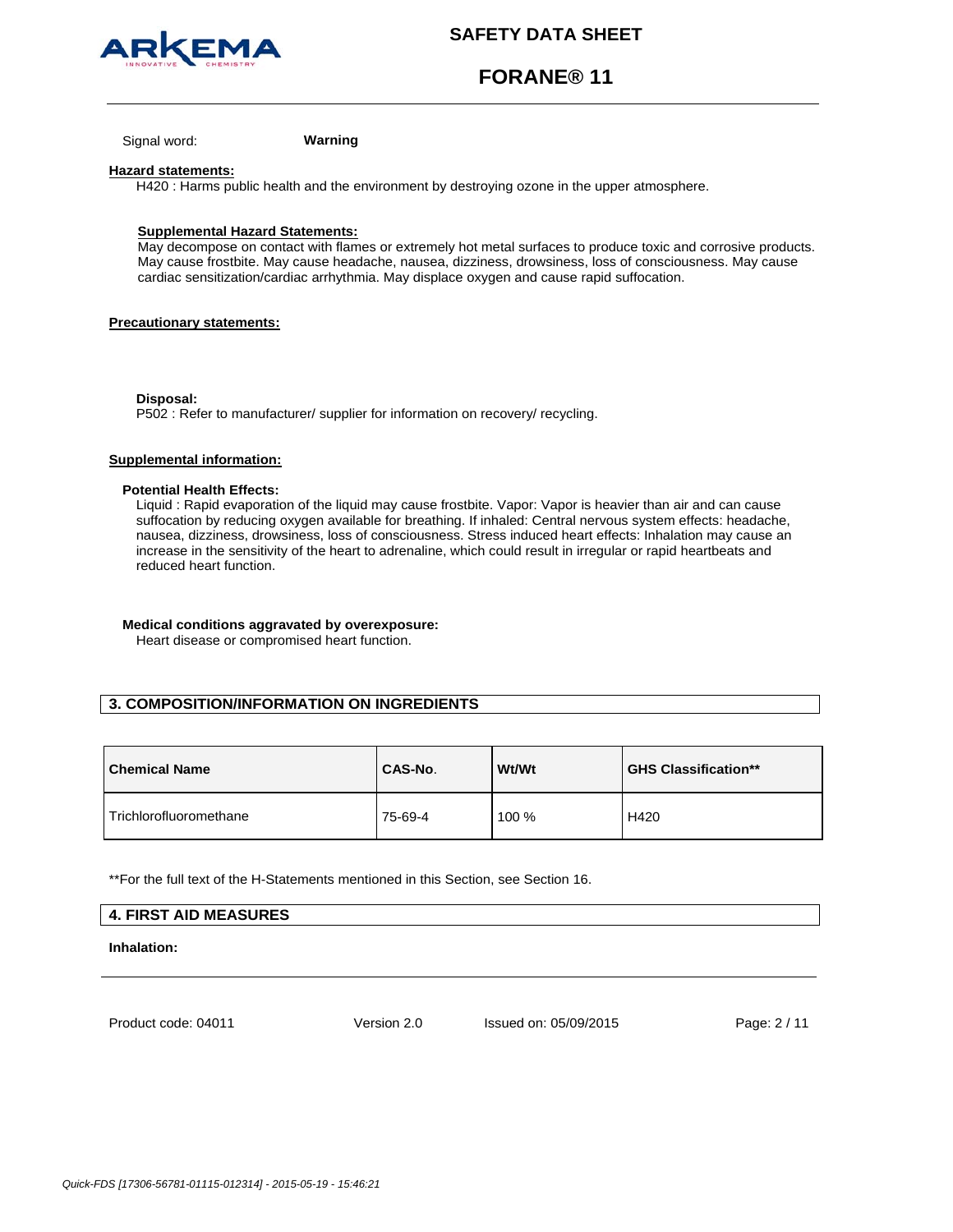

# **FORANE® 11**

If inhaled, remove victim to fresh air. If not breathing, give artificial respiration. If breathing is difficult, give oxygen. Get medical attention.

### **Skin:**

If on skin, flush exposed skin with lukewarm water (not hot), or use other means to warm skin slowly. Get medical attention if frostbitten by liquid or if irritation occurs. Wash clothing before reuse. Thoroughly clean shoes before reuse.

### **Eyes:**

Immediately flush eye(s) with plenty of water.

#### **Ingestion:**

If swallowed, DO NOT induce vomiting. Get medical attention. Never give anything by mouth to an unconscious person.

### **Notes to physician:**

Do not give drugs from adrenaline-ephedrine group.

## **5. FIREFIGHTING MEASURES**

## **Extinguishing media (suitable):**

Water spray, Carbon dioxide (CO2), Dry chemical

### **Protective equipment:**

Fire fighters and others who may be exposed to products of combustion should wear full fire fighting turn out gear (full Bunker Gear) and self-contained breathing apparatus (pressure demand / NIOSH approved or equivalent).

### **Further firefighting advice:**

Fire fighting equipment should be thoroughly decontaminated after use. Cool closed containers exposed to fire with water spray.

### **Fire and explosion hazards:**

May decompose on contact with flames or extremely hot metal surfaces to produce toxic and corrosive products. Liquid and gas under pressure, overheating or overpressurizing may cause gas release and/or violent cylinder bursting.

Container may explode if heated due to resulting pressure rise.

Some mixtures of HCFCs and/or HFCs, and air or oxygen may be combustible if pressurized and exposed to extreme heat or flame.

When burned, the following hazardous products of combustion can occur: Carbon oxides Hazardous organic compounds hydrofluoric acid Carbonyl halides

Product code: 04011

Version 2.0 Issued on: 05/09/2015 Page: 3 / 11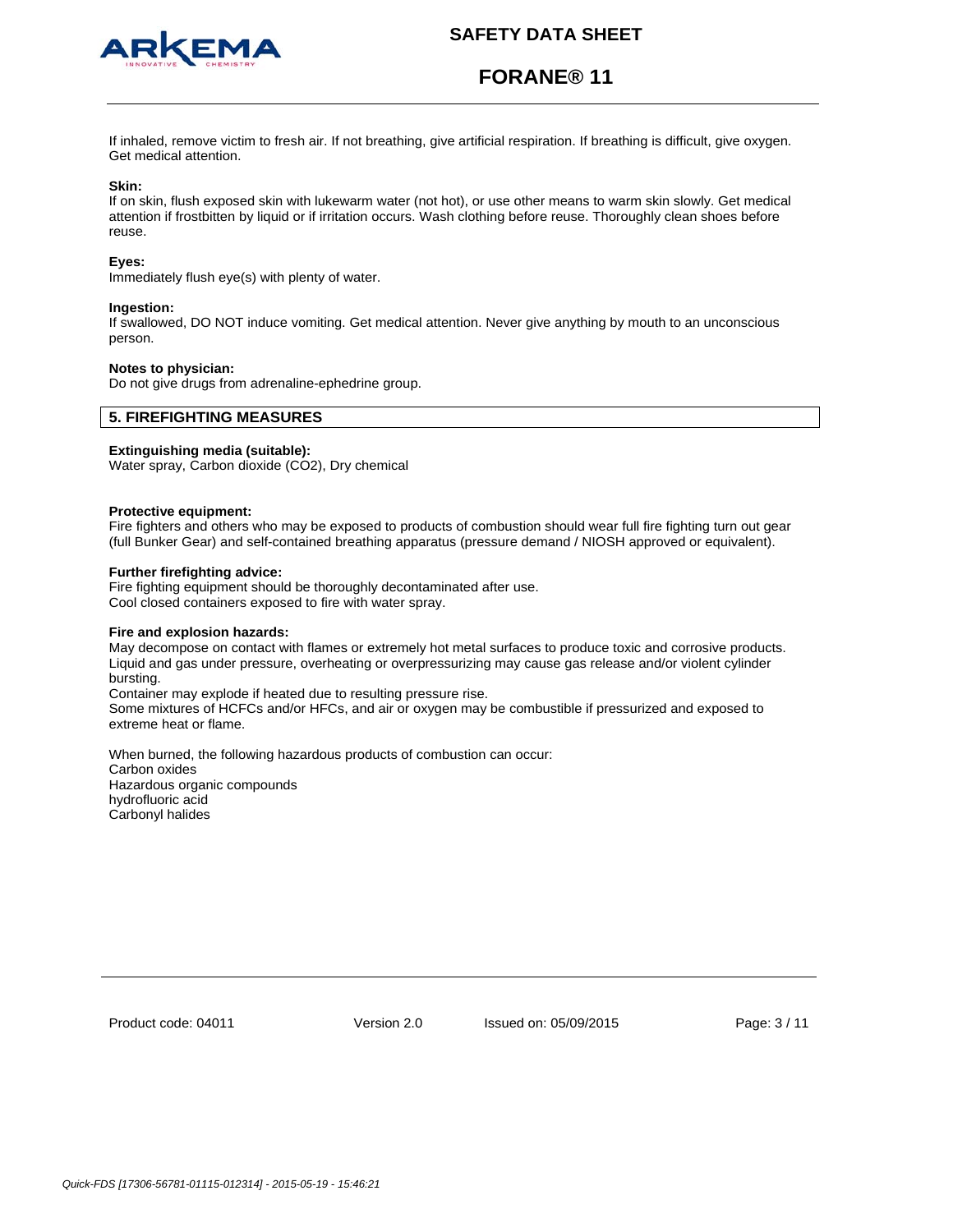

# **FORANE® 11**

## **6. ACCIDENTAL RELEASE MEASURES**

#### **In case of spill or leak:**

Prevent further leakage or spillage if you can do so without risk. Evacuate area of all unnecessary personnel. Eliminate all ignition sources. Use Halogen leak detector or other suitable means to locate leaks or check atmosphere. Keep upwind. Evacuate enclosed spaces and disperse gas with floor-level forced-air ventilation. Avoid breathing leaked material. Consult a regulatory specialist to determine appropriate state or local reporting requirements, for assistance in waste characterization and/or hazardous waste disposal and other requirements listed in pertinent environmental permits.

## **7. HANDLING AND STORAGE**

### **Handling**

## **General information on handling:**

Avoid breathing vapor or mist. Avoid contact with skin, eyes and clothing. Wear cold-insulating gloves/face shield/eye protection. Keep container closed. Use only with adequate ventilation. Do not change or force fit connections. Use equipment rated for cylinder pressure. Use a backflow preventative device in piping. Wash thoroughly after handling. Do not enter confined spaces unless adequately ventilated. Close valve after each use and when empty. Emptied container retains vapor and product residue. Observe all labeled safeguards until container is cleaned, reconditioned or destroyed.

#### **Storage**

#### **General information on storage conditions:**

Store in well ventilated area away from heat and sources of ignition such as flame, sparks and static electricity.

### **Storage stability – Remarks:**

Do not apply direct flame to cylinder. Do not store cylinder in direct sun or expose it to heat above 120 F (48.9 C.). Do not drop or refill this cylinder.

### **Storage incompatibility – General:**

Store separate from: Alkaline earth metals

Finely divided metals (aluminium, magnesium, zinc...)

Strong oxidizing agents

Strong bases

Alkali metals

Product code: 04011

Version 2.0 Issued on: 05/09/2015 Page: 4 / 11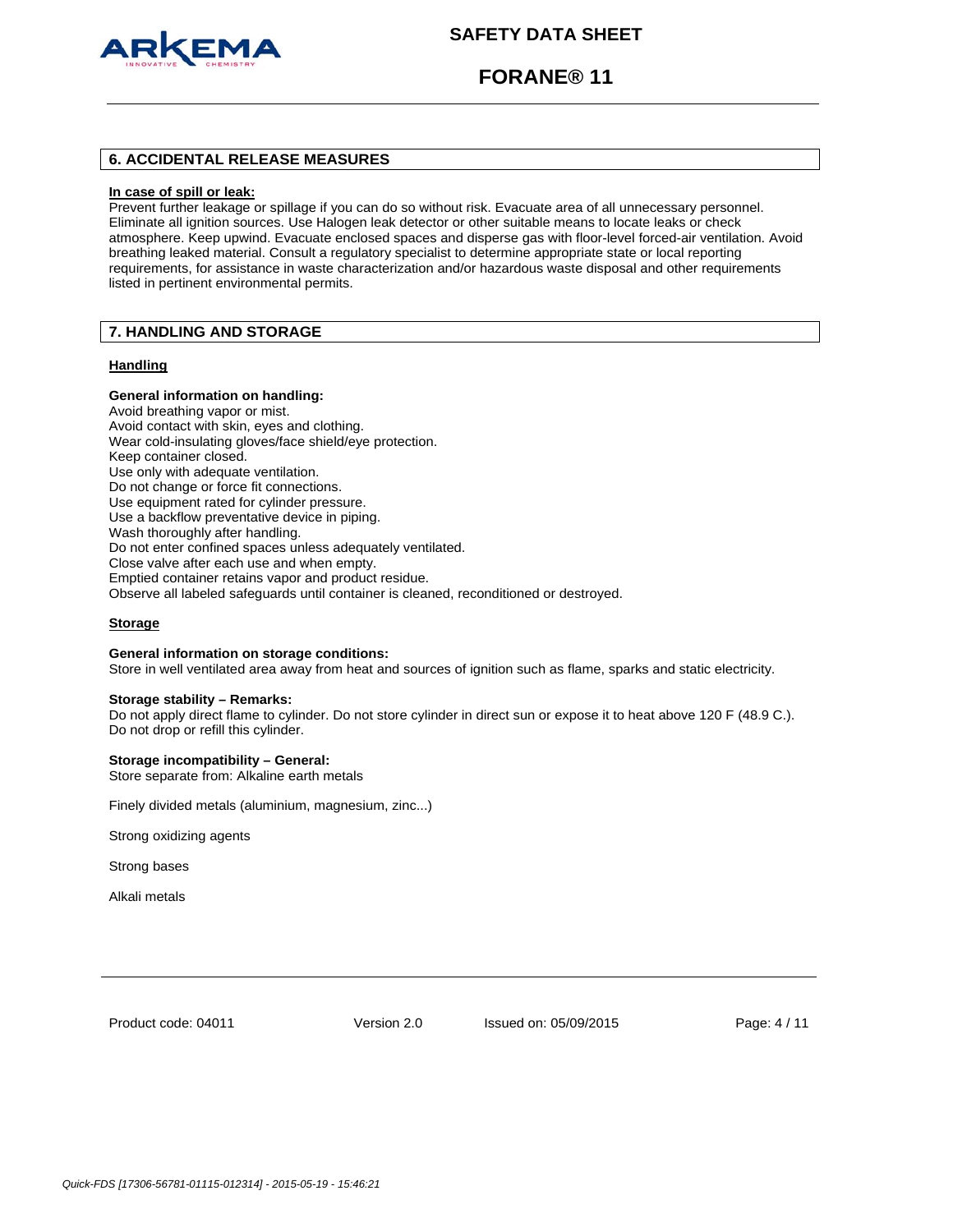

## **FORANE® 11**

## **8. EXPOSURE CONTROLS/PERSONAL PROTECTION**

### **Airborne Exposure Guidelines:**

#### **Trichlorofluoromethane (75-69-4)**

US. ACGIH Threshold Limit Values

Ceiling Limit Value 1,000 ppm

US. OSHA Table Z-1 Limits for Air Contaminants (29 CFR 1910.1000)

PEL: 1,000 ppm (5,600 mg/m3)

Only those components with exposure limits are printed in this section. Limits with skin contact designation above have skin contact effect. Air sampling alone is insufficient to accurately quantitate exposure. Measures to prevent significant cutaneous absorption may be required. Limits with a sensitizer designation above mean that exposure to this material may cause allergic reactions.

### **Engineering controls:**

Investigate engineering techniques to reduce exposures below airborne exposure limits or to otherwise reduce exposures. Provide ventilation if necessary to minimize exposures or to control exposure levels to below airborne exposure limits (if applicable see above).If practical, use local mechanical exhaust ventilation at sources of air contamination such as open process equipment.

Monitor carbon monoxide and oxygen levels in tanks and enclosed spaces.

#### **Respiratory protection:**

Avoid breathing vapor or mist. Where airborne exposure is likely or airborne exposure limits are exceeded (if applicable, see above), use NIOSH approved respiratory protection equipment appropriate to the material and/or its components (full facepiece recommended). Consult respirator manufacturer to determine appropriate type equipment for a given application. Observe respirator use limitations specified by NIOSH or the manufacturer. For emergency or other conditions where there may be a potential for a significant exposure, use a NIOSH certified powered air-purifying respirator or a continuous flow supplied air-purifying respirator with a loose fitting hood or helmet and a HEPA filter having an APF of 1000. Respiratory protection programs must comply with 29 CFR § 1910.134.

#### **Skin protection:**

Wear appropriate chemical resistant protective clothing and chemical resistant gloves to prevent skin contact. Consult glove manufacturer to determine appropriate type glove material for given application. Rinse immediately if skin is contaminated. Wash contaminated clothing and clean protective equipment before reuse.

#### **Eye protection:**

Use good industrial practice to avoid eye contact.

| <b>9. PHYSICAL AND CHEMICAL PROPERTIES</b> |                       |                       |              |  |
|--------------------------------------------|-----------------------|-----------------------|--------------|--|
| Color:                                     | Clear - colourless    |                       |              |  |
| <b>Physical state:</b>                     | liquid                |                       |              |  |
| Odor:                                      | Ether-like (slightly) |                       |              |  |
|                                            |                       |                       |              |  |
| Product code: 04011                        | Version 2.0           | Issued on: 05/09/2015 | Page: 5 / 11 |  |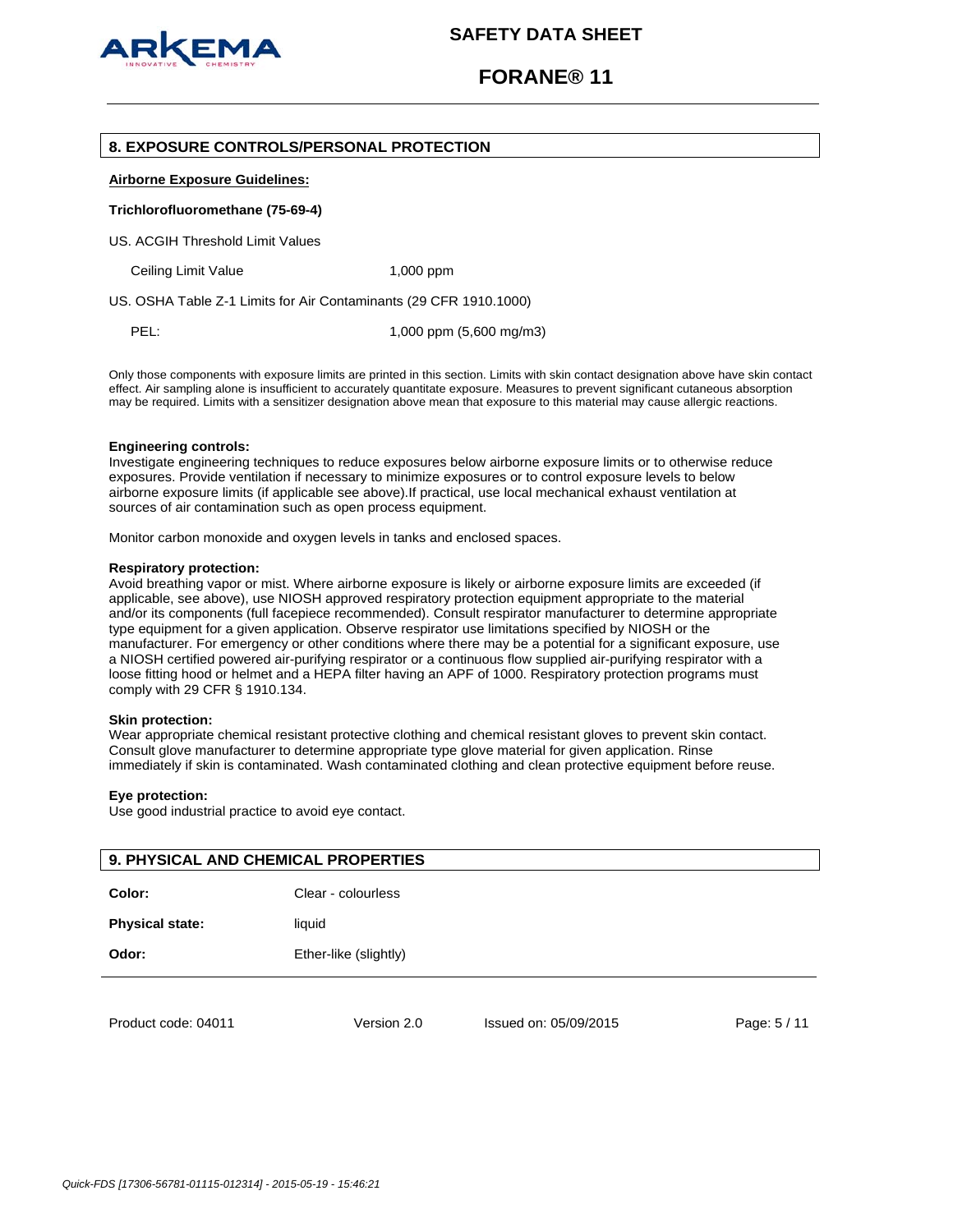

# **FORANE® 11**

| <b>Odor threshold:</b>                 | No data available                   |
|----------------------------------------|-------------------------------------|
| <b>Flash point</b>                     | Not applicable                      |
| Auto-ignition<br>temperature:          | Not applicable                      |
| Lower flammable limit<br>$(LFL)$ :     | None.                               |
| Upper flammable limit<br>(UFL):        | None.                               |
| pH:                                    | Not applicable                      |
| Density:                               | 1.48 g/cm3 (77 °F (25 °C))          |
| Vapor pressure:                        | 687.81 mmHg (70.0 °F (21.1 °C))     |
| Vapor density:                         | No data available                   |
| <b>Boiling point/boiling</b><br>range: | 74.8 °F (23.8 °C)                   |
| Freezing point:                        | $-168$ °F ( $-111$ °C)              |
| <b>Evaporation rate:</b>               | No data available                   |
| Solubility in water:                   | Slightly soluble                    |
| % Volatiles:                           | 100 %                               |
| <b>Molecular weight:</b>               | 137.38 g/mol                        |
| Oil/water partition<br>coefficient:    | No data available                   |
| <b>Thermal decomposition</b>           | No data available                   |
| <b>Flammability:</b>                   | See GHS Classification in Section 2 |

## **10. STABILITY AND REACTIVITY**

## **Stability:**

This material is chemically stable under normal and anticipated storage, handling and processing conditions.

## **Materials to avoid:**

Alkaline earth metals Finely divided metals (aluminium, magnesium, zinc...) Strong oxidizing agents Alkali metals Strong bases

Product code: 04011

Version 2.0 Issued on: 05/09/2015 Page: 6 / 11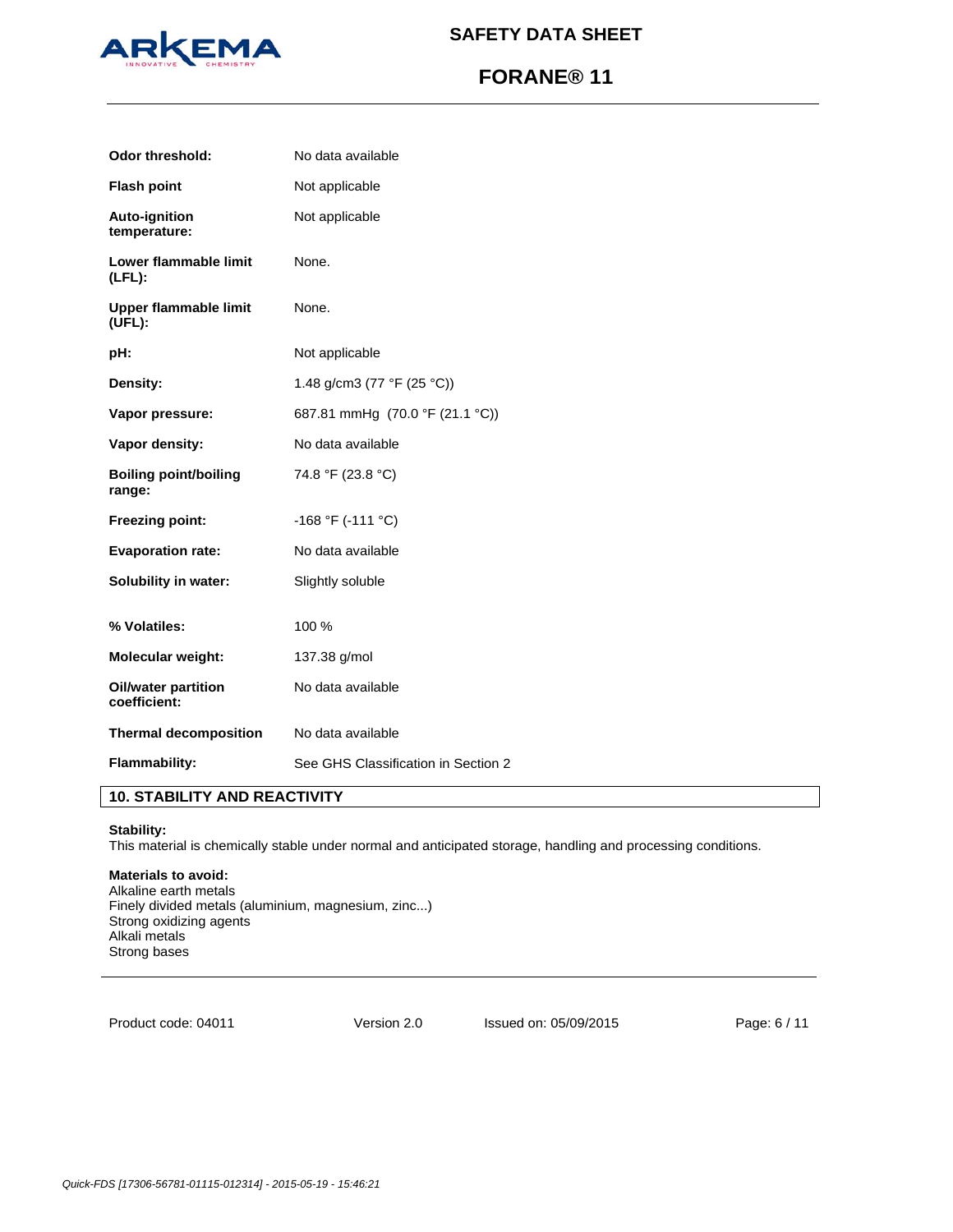

# **FORANE® 11**

### **Conditions / hazards to avoid:**  Heat

**Hazardous decomposition products:** 

Thermal decomposition giving toxic and corrosive products : Halogen acids (HCl and HF) Carbon oxides Carbonyl halides hydrofluoric acid

## **11. TOXICOLOGICAL INFORMATION**

## **Data for FORANE® 11**

## **Acute toxicity**

## **Oral:**

No deaths occurred. (rat) LD0 > 3,725 mg/kg.

## **Inhalation:**

Practically nontoxic. (rat) 4 h LC50 = 26200 ppm. signs: Cough, breathing difficulties (Gas)

## **Skin Irritation:**

Not irritating. (rabbit)

## **Eye Irritation:**

Not irritating. (rabbit) (liquid)

Causes mild eye irritation. (rabbit) (Aerosol)

## **Sensitization:**

Causes cardiac sensitization. Inhalation. (dog, rat, mouse and monkey) Stress induced heart effects: signs: irregular heart beat, rapid heart beat, in some cases, sudden death (Reaction may occur in response to stress (natural adrenaline release) or administration of epinephrine.)

## **Repeated dose toxicity**

Repeated inhalation administration to rat / affected organ(s): brain, spleen, liver, lung / signs: changes in organ structure or function

Chronic oral administration to rat / No adverse systemic effects reported. (applied in low hazard matrix)

## **Carcinogenicity**

Chronic oral, inhalation administration to rat and mouse / signs: No increase in tumor incidence was reported.

## **Genotoxicity**

## **Assessment in Vitro:**

No genetic changes were observed in laboratory tests using: bacteria, animal cells

Product code: 04011

Version 2.0 Issued on: 05/09/2015 Page: 7 / 11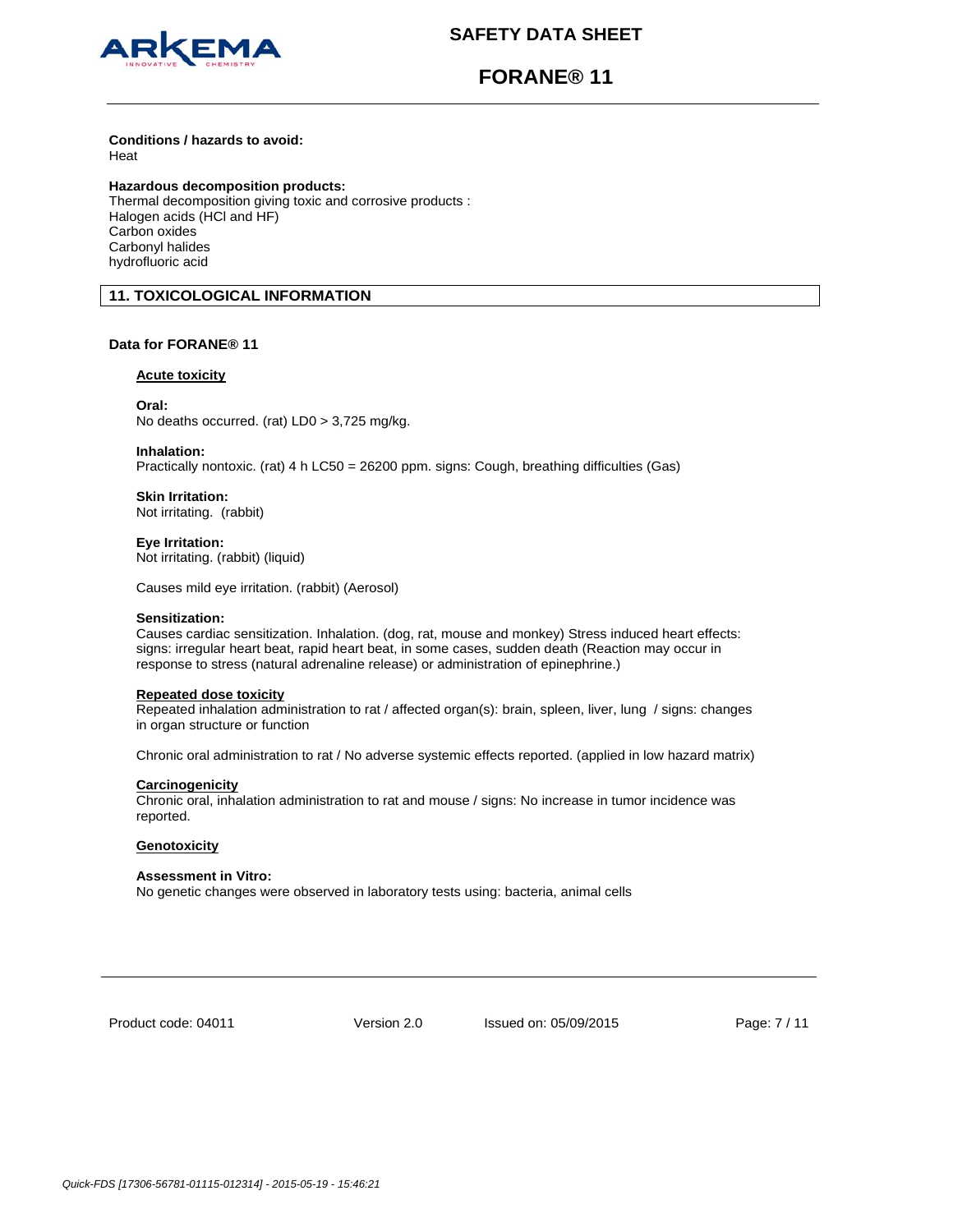

# **FORANE® 11**

#### **Assessment in Vivo:**

No genetic changes were observed in a laboratory test using: rats

### **Developmental toxicity**

Exposure during pregnancy. inhalation (rat) / No birth defects were observed. (delays in development) Exposure during pregnancy. inhalation (rabbit) / No birth defects were observed. (levels produced toxic effects in the mothers and offspring)

#### **Human experience**

#### **Inhalation:**

Heart: Inhalation may cause an increase in the sensitivity of the heart to adrenaline, which could result in irregular or rapid heartbeats and reduced heart function.. (based on reports of occupational exposure to workers)

### **Skin contact:**

Skin: contact dermatitis. (repeated or prolonged exposure) Isolated case reports after exposure to a mixture containing this substance.

## **12. ECOLOGICAL INFORMATION**

### **Chemical Fate and Pathway**

Data on this material and/or a similar material are summarized below.

## **Data for FORANE® 11**

### **Biodegradation:**

Not readily biodegradable. (27 d) biodegradation < 10 %

### **Octanol Water Partition Coefficient:**

 $log Pow = 2.53$ 

### **Ozone Depletion Potential:**

ODP 1 (Ozone depletion potential; ODP; (R-11 = 1))

#### **Ecotoxicology**

Data on this material and/or a similar material are summarized below.

## **Data for FORANE® 11**

## **Aquatic toxicity data:**

Practically nontoxic. Salmo gairdneri 96 h LC50 = 190 mg/l

## **Aquatic invertebrates:**

Practically nontoxic. Daphnia magna (Water flea) 48 h EC50 = 130 mg/l

#### **Microorganisms:**

Bacteria under anaerobic conditions 24 h Toxicity threshold > 65 mg/l

## **13. DISPOSAL CONSIDERATIONS**

#### **Waste disposal:**

Do not vent the container contents, or product residuals, to the atmosphere. Recover and reclaim unused contents or residuals as appropriate. Recovered/reclaimed product can be returned to an approved certified reclaimer or

Product code: 04011

Version 2.0 Issued on: 05/09/2015 Page: 8 / 11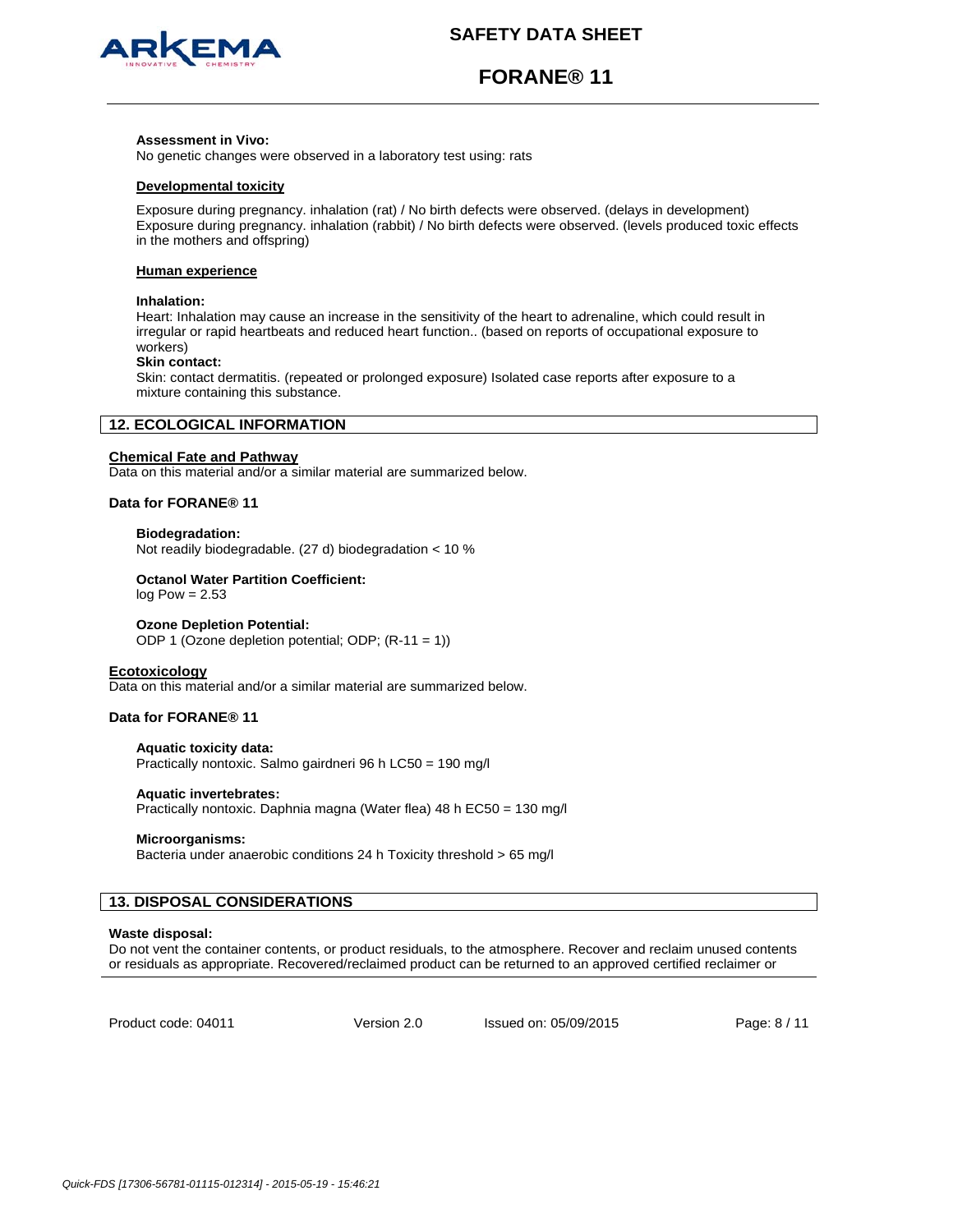

# **FORANE® 11**

back to the seller depending on the material. Completely emptied disposable containers can be disposed of as recyclable steel. Returnable cylinders must be returned to seller. Dispose of in accordance with federal, state and local regulations. Consult a regulatory specialist to determine appropriate state or local reporting requirements, for assistance in waste characterization and/or hazardous waste disposal and other requirements listed in pertinent environmental permits. Note: Chemical additions to, processing of, or otherwise altering this material may make this waste management information incomplete, inaccurate, or otherwise inappropriate. Furthermore, state and local waste disposal requirements may be more restrictive or otherwise different from federal laws and regulations.

## **14. TRANSPORT INFORMATION**

**US Department of Transportation (DOT):** not regulated

**International Maritime Dangerous Goods Code (IMDG):** not regulated

## **15. REGULATORY INFORMATION**

| <b>Chemical Inventory Status</b>                                      |               |                                                                  |
|-----------------------------------------------------------------------|---------------|------------------------------------------------------------------|
| EU. EINECS                                                            | <b>EINECS</b> | Conforms to                                                      |
| United States TSCA Inventory                                          | <b>TSCA</b>   | The components of this product are all on<br>the TSCA Inventory. |
| Canadian Domestic Substances List (DSL)                               | <b>DSL</b>    | All components of this product are on the<br>Canadian DSL.       |
| China. Inventory of Existing Chemical Substances in<br>China (IECSC)  | IECSC (CN)    | Conforms to                                                      |
| Japan. ENCS - Existing and New Chemical<br>Substances Inventory       | ENCS (JP)     | Conforms to                                                      |
| Japan. ISHL - Inventory of Chemical Substances                        | ISHL (JP)     | Conforms to                                                      |
| Korea. Korean Existing Chemicals Inventory (KECI)                     | KECI (KR)     | Conforms to                                                      |
| Philippines Inventory of Chemicals and Chemical<br>Substances (PICCS) | PICCS (PH)    | Conforms to                                                      |
| Australia Inventory of Chemical Substances (AICS)                     | <b>AICS</b>   | Conforms to                                                      |

## **United States – Federal Regulations**

### **SARA Title III – Section 302 Extremely Hazardous Chemicals:**

The components in this product are either not SARA Section 302 regulated or regulated but present in negligible concentrations.

# **SARA Title III - Section 311/312 Hazard Categories:**

Acute Health Hazard

Product code: 04011

Version 2.0 Issued on: 05/09/2015 Page: 9 / 11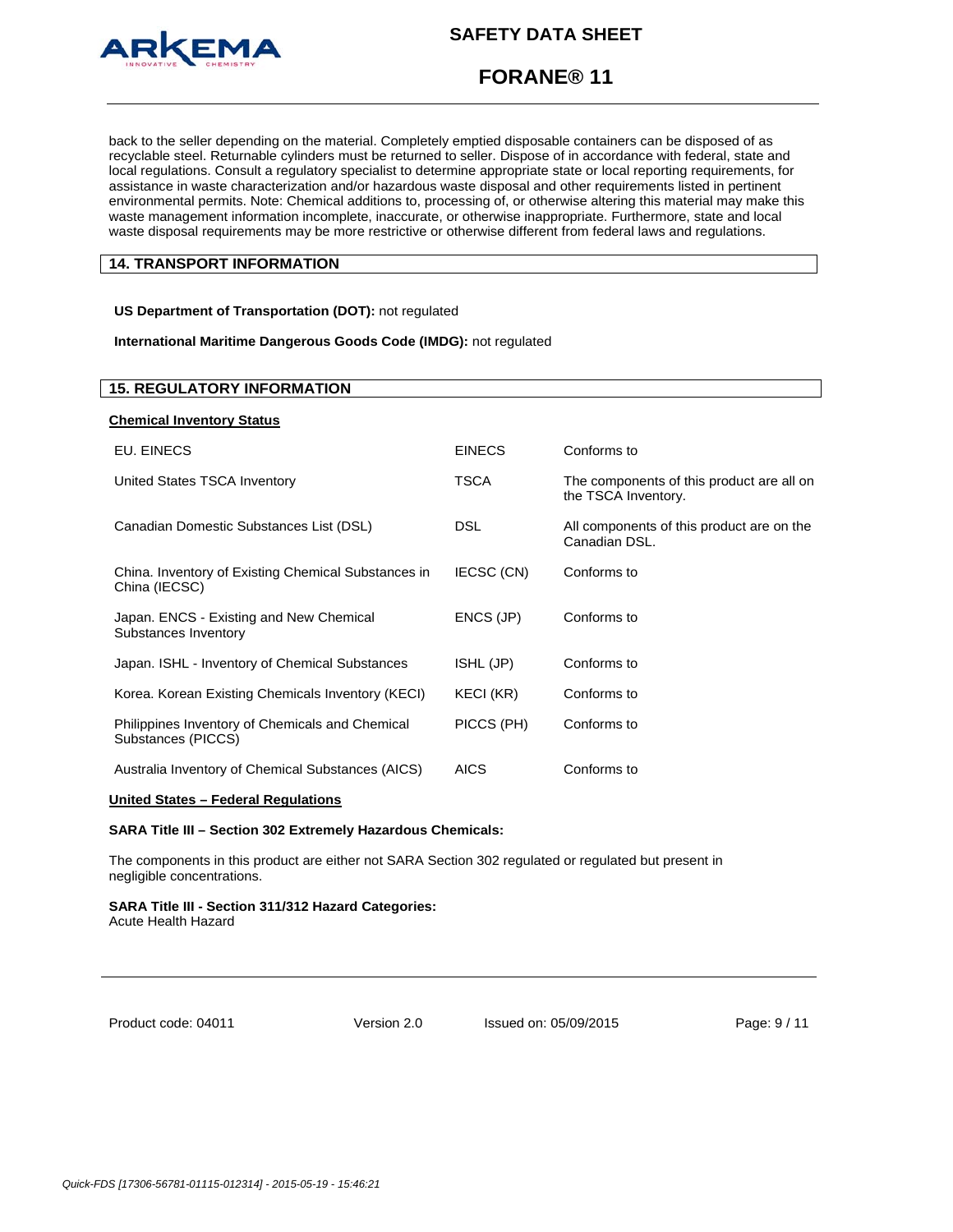

# **FORANE® 11**

| <b>SARA Title III - Section 313 Toxic Chemicals:</b>                                                                 |                           |                                 |                                                                                                                 |  |
|----------------------------------------------------------------------------------------------------------------------|---------------------------|---------------------------------|-----------------------------------------------------------------------------------------------------------------|--|
| <b>Chemical Name</b>                                                                                                 | CAS-No.                   | De minimis                      | Reportable threshold:                                                                                           |  |
| Trichlorofluoromethane                                                                                               | 75-69-4                   | concentration<br>1.0%           | 25000 lbs (Manufacturing<br>and processing)<br>10000 lbs (Otherwise used<br>(non-<br>manufacturing/processing)) |  |
| Comprehensive Environmental Response, Compensation, and Liability Act (CERCLA) - Reportable<br><b>Quantity (RQ):</b> |                           |                                 |                                                                                                                 |  |
| <b>Chemical Name</b><br>Trichlorofluoromethane                                                                       | <u>CAS-No.</u><br>75-69-4 | Reportable quantity<br>5000 lbs |                                                                                                                 |  |
| United States - State Regulations                                                                                    |                           |                                 |                                                                                                                 |  |
| <b>New Jersey Right to Know</b>                                                                                      |                           |                                 |                                                                                                                 |  |
| <b>Chemical Name</b><br>Trichlorofluoromethane                                                                       |                           | CAS-No.<br>75-69-4              |                                                                                                                 |  |
| Pennsylvania Right to Know                                                                                           |                           |                                 |                                                                                                                 |  |
| <b>Chemical Name</b><br>Trichlorofluoromethane                                                                       |                           | CAS-No.<br>75-69-4              |                                                                                                                 |  |
| Pennsylvania Right to Know - Environmentally Hazardous Substance(s)                                                  |                           |                                 |                                                                                                                 |  |
| <b>Chemical Name</b>                                                                                                 |                           | CAS-No.                         |                                                                                                                 |  |
| Trichlorofluoromethane                                                                                               |                           | 75-69-4                         |                                                                                                                 |  |

## **California Prop. 65**

This product does not contain any chemicals known to the State of California to cause cancer, birth defects, or any other reproductive defects.

## **16. OTHER INFORMATION**

## **Full text of H-Statements referred to under sections 2 and 3.**

H420 Harms public health and the environment by destroying ozone in the upper atmosphere.

## **Latest Revision(s):**

| Reference number:<br>Date of Revision:<br>Date Printed: | 000000039837<br>05/09/2015<br>05/09/2015 |                       |               |
|---------------------------------------------------------|------------------------------------------|-----------------------|---------------|
| Product code: 04011                                     | Version 2.0                              | Issued on: 05/09/2015 | Page: 10 / 11 |